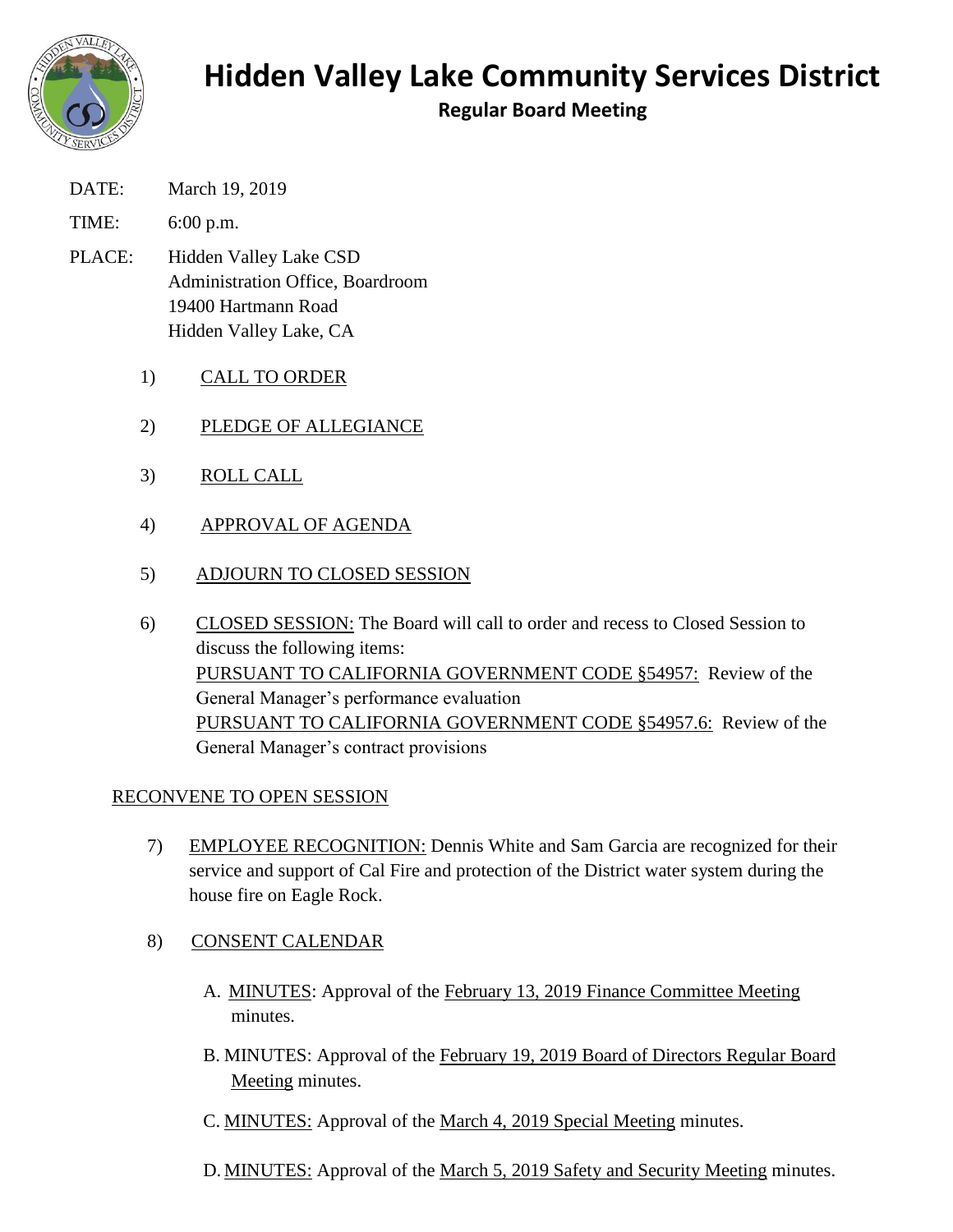- E. DISBURSEMENTS: Check # 036145 # 036215 including drafts and payroll for a total of \$334,489.19.
- 9) BOARD COMMITTEE REPORTS (for information only, no action anticipated)

Finance Committee Personnel Committee Safety and Security Committee Lake Water Use Agreement-Ad Hoc Committee Valley Oaks Project Committee

10) STAFF REPORTS (for information only, no action anticipated)

> Financial Report Administration/Customer Service Report ACWA State Legislative Committee Field Operations Report (Hand Carry due to SSO response) General Manager's Report IT Monthly Report

- 11) DISCUSSION AND POSSIBLE ACTION: Discuss and recommend payment source for multiple pumper truck invoices as a result of WWTP inundation 2/25-3/4/2019 (Round 2)
- 12) DISCUSSION AND POSSIBLE ACTION: Approve Resolution 2019-02 Support SB 669 Safe Drinking Water Trust Legislation and maintaining opposition to the proposed statewide water tax. *ACWA/CMUA- sponsored*
- 13) DISCUSSION AND POSSIBLE ACTION: Approval of Board Standing Committee **Charters**
- 14) DISCUSSION AND POSSIBLE ACTION: Approval of Director(s)' attendance at ACWA Spring Conference May 7-10, 2019 at the Monterey Convention Center
- 15) DISCUSSION AND POSSIBLE ACTION: Schedule a Board workshop to finalize draft Strategic Plan and discuss use of an outside facilitator (Larry Bienati) to complete the Strategic Plan refining the Governance and Administrative Processes, implement a successful Board Governance and GM Operational Leadership model as well as finalize how to improve Board/Management relationship amongst other Board goals.
- 16) DISCUSSION AND POSSIBLE ACTION: Discuss and recommend staff to proceed with the rate increase based on the NBS Rate Study